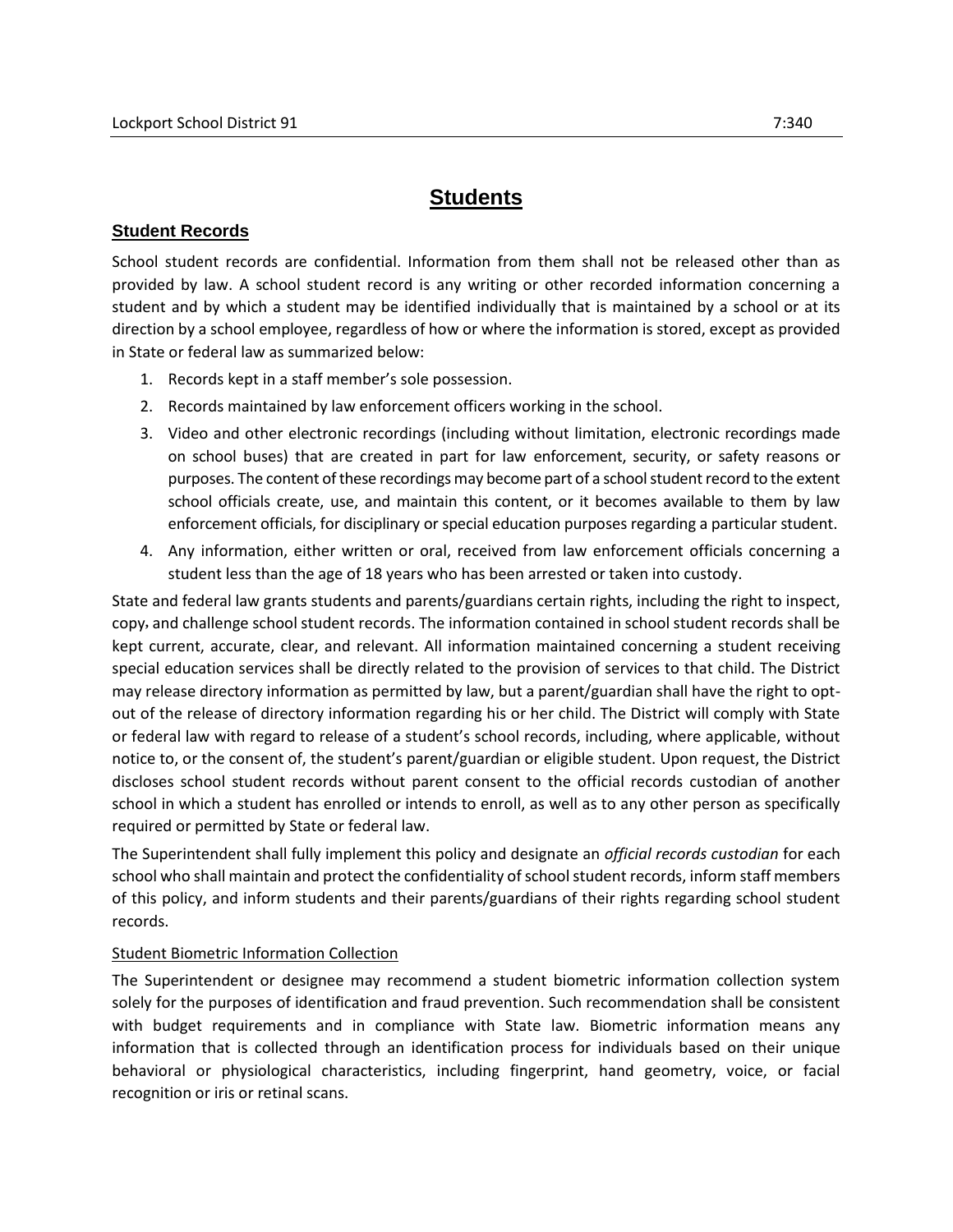Before collecting student biometric information, the District shall obtain written permission from the person having legal custody/parental responsibility or the student (if over the age of 18). Upon a student's 18th birthday, the District shall obtain written permission from the student to collect student biometric information. Failure to provide written consent to collect biometric information shall not be the basis for refusal of any services otherwise available to a student.

All collected biometric information shall be stored and transmitted in a manner that protects it from disclosure. Sale, lease, or other disclosure of biometric information to another person or entity is strictly prohibited.

The District will discontinue use of a student's biometric information and destroy all collected biometric information within 30 days after: (1) the student graduates or withdraws from the School District, or (2) the District receives a written request to discontinue use of biometric information from the person having legal custody/parental responsibility of the student or the student (if over the age of 18). Requests to discontinue using a student's biometric information shall be forwarded to the Superintendent or designee.

The Superintendent or designee shall develop procedures to implement this policy consistent with State and federal law.

## LEGAL REF.: 20 U.S.C. §1232g, Family Educational Rights and Privacy Act, implemented by 34 C.F.R. Part 99. 50 ILCS 205/7, Local Records Act. 105 ILCS 5/10-20.12b, 5/10-20.40, and 5/14-1.01 et seq. 105 ILCS 10/, Ill. School Student Records Act. 105 ILCS 85/, Student Online Personal Protection Act. 325 ILCS 17/, Children's Privacy Protection and Parental Empowerment Act. 750 ILCS 5/602.11, Ill. Marriage and Dissolution of Marriage Act. 23 Ill.Admin.Code Parts 226 and 375. Owasso I.S.D. No. I-011 v. Falvo, 534 U.S. 426 (2002). Chicago Tribune Co. v. Chicago Bd. of Ed., 332 Ill.App.3d 60 (1st Dist. 2002).